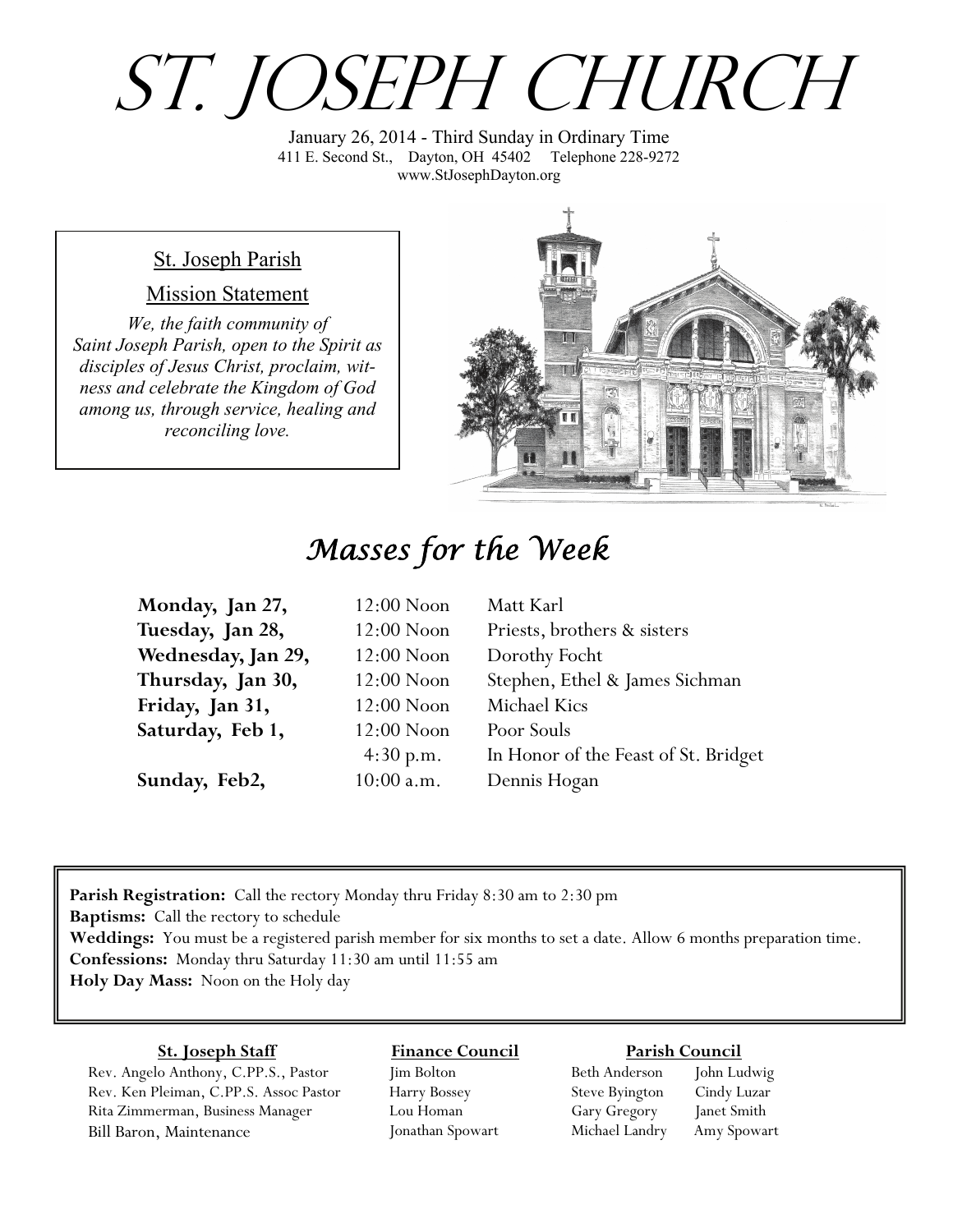

## *Cancelled—TAI CHI Class*

Unfortunately this class is being canceled. The instructor has to have back surgery due to a recent injury.

## *SVdP Fish Dinner Fundraiser*

Please join us for an evening of fun on Friday, January 31st from 6:00-11:00 p.m. at the K of C Hall on Bainbridge (across from Holy Trinity Church). Along with a tasty fish dinner, there will be a silent auction, raffles, and games of chance. This event is for those 21 years and older. All proceeds will benefit our St. Vincent de Paul Conference to help those in need in our area.

If you would like to volunteer or donate a dessert or silent auction item for the event, please contact Gail Miller at 361-9576. Tickets at the pre-sale price of \$12.00 can be purchased by calling John or Holly Stiers at 898-1183. Thank you!

### *Potluck with Tom Archdeacon*

Mark your calendars for Holy Trinity's potluck on January 26th. Lunch will begin at 12:45 and be followed with a talk by Tom Archdeacon. Most of you know Tom from his column in the Dayton Daily News. You won't want to miss this! Please RSVP to Jan at 228-1223 by Wednesday, January 22nd so we can plan the lunch accordingly. The main dish will be provided by the parish, so bring a side dish of your choice to share and join the fun! All are welcome…

#### *Year End Statements*

 If you have not received a year end statement and would like one, please call the office at 228-9272.

## *Golden Wedding Anniversary*

The 2014 Golden Wedding Anniversary Mass for couples celebrating their 50th wedding anniversary will be held on Saturday, May 3 at 2:00 p.m., at Our Lady of the Immaculate Conception on Smithville Rd. Bishop Joseph R. Binzer will be the main celebrant. If you will be celebrating your 25th or 50th anniversary this year please call the rectory (228-9272) so we can send you an invitation and a scroll congratulating you on this wonderful milestone.

### *Welcome to St. Joseph Parish*

*John & Krista Dorsten Kenneth & Jacqueline Brown Siobhan Finnen James & Elaine Flynn Thomas & Carmel Kibler Richard & Patricia Palmer Timothy Plaspohl daughters Cara & Caroline Timothy Rinehart* 

#### **Financial Information**

Collection for January 19th \$7980.00 Charity \$120.00

**Thank You! Fr. Angelo and Fr. Ken**

### *Prayer List*

 *Please keep the following people in your prayers. Please call the rectory if you would like someone added to the prayer list.* 

*Debbie Barker Jane Lewis Patricia Bornhorst Chris Luehrs Fran Dabrowski Lindsey Luehrs Nancy Dolan Milo Nickles Mary Fiste Helen Moore Joseph S. Franchina Joe Moretto Gail Gaeth Robert Morris Clara Garza Dick Nardini Richard Gill Clara Osman Dorothy Grant Anna Pole Bennett Hart Thomas Pluckett Marie Henry Isaiah Ramsey Shirley Keaton Tony Riggs Brittany Keirns Ed Sullivan Randy Kramer Betty Wenzel*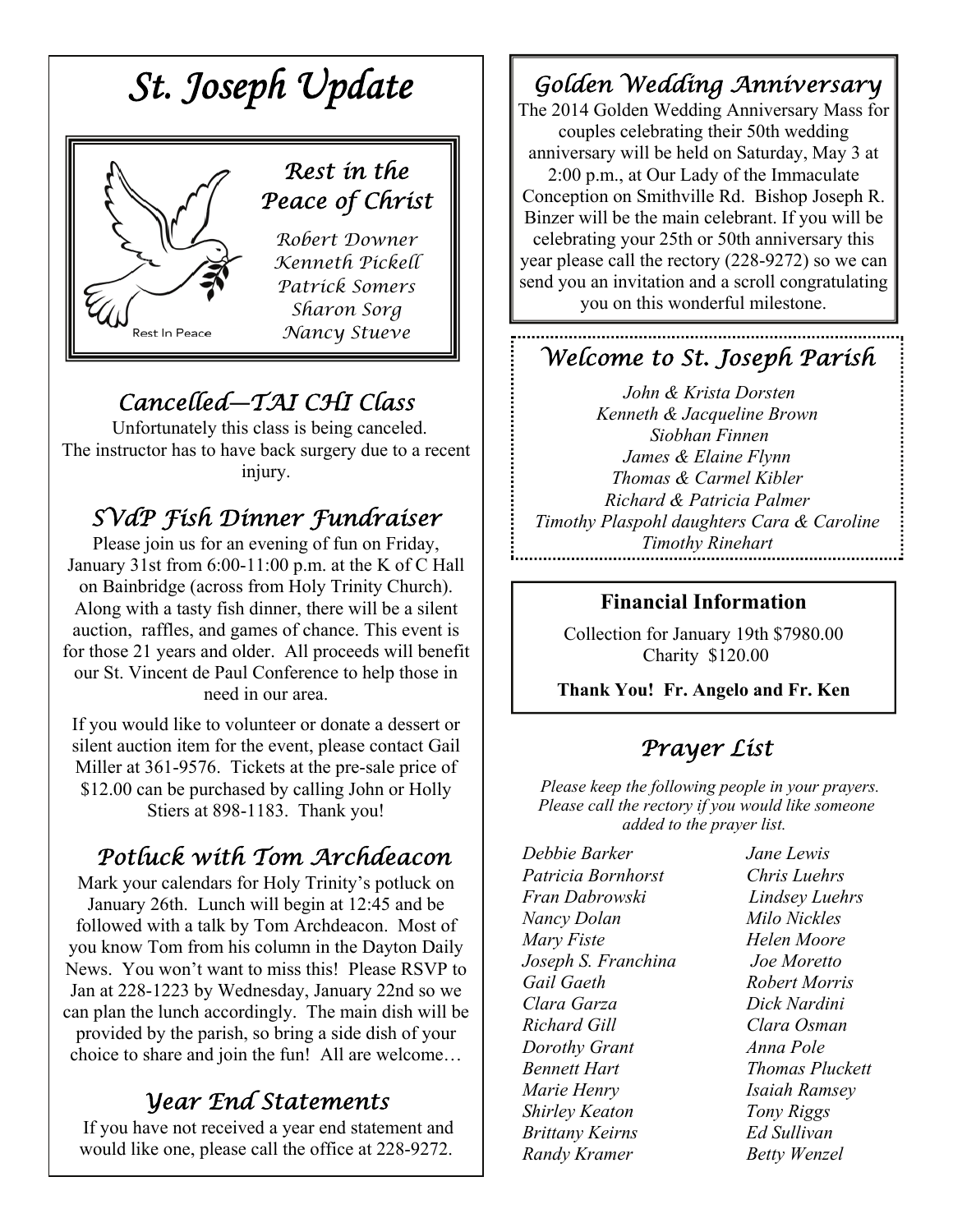## *Pastor's Corner*

 In our gospel reading for today we see that Jesus continues the message of John the Baptist to "repent, for the kingdom of heaven is at hand." John has been arrested and now Jesus begins his mission by calling a group of disciples to prepare them to embrace their vocation to build the Kingdom of God.

The word vocation comes from the Latin word "vocare" which means, to call. In baptism, each of us has been given the common call to holiness, to follow the example of Christ. From this common vocation we have individual calls which are unique to each person given the gifts, talents and abilities that God has created within them. Throughout the journey of life we discover the depth of this call and seek to respond with generous hearts.

In the call of the disciples it is important to note that the four men chosen were not poor lost souls. No, as fishermen they were gainfully employed in an occupation that was respected and provided a stable source of income for their families. So, for these men to leave their stable worlds behind was quite a leap of faith.

Another important aspect of today's story is that the four men were called; they were not embarking on a whimsical journey of adventure nor were they entering this mission with special degrees or certifications. Jesus will teach them all they need to know and He will be their shepherd. Their call, like our call, is to follow Him, to learn from Him and to work with Him in proclaiming the Kingdom of God.

The call of the first disciples can act as a model for us in our spiritual journey. We are called to a life of on‐going conversion. This side of heaven there is always something more that we can learn about ourselves and the call we receive in baptism to be more and more like Jesus. As Fr. Richard Fragamini observes, "discipleship is a call from God that draws us from certain situations and calls us to others."

When responding to the call of Jesus to "leave behind" our current practices He is telling us to leave behind certain ways of living that do not reflect the new life that we share in Christ. For example, a disciple does not become involved in the divisions that can happen in relationships like we hear in St. Paul's letter to the Corinthians.

Over time the community of believers began picking out favorites, disciples whom they believed reflected most clearly the vision of the Kingdom of God. So, rivalries grew up within the early church with some following Paul, other Apollos, others Cephas and still others Christ. St. Paul quickly challenges this thinking and tells the people of Corinth to leave their old ways behind and to live in harmony and peace with one another. Life is not a competition to see who will get to heaven first. Rather, by living the call to unity as a member of the Body of Christ, we are given an opportunity to draw as many people as possible to the Lord.

The disciples were called to leave behind the darkness of selfishness, envy, prejudice and pride so as to embrace a way of life that would be marked by generosity, kindness, patience, forgiveness and love. Even though we may not hear the radical call to leave everything behind to follow Christ we are called to leave our old self behind through the gift of repentance and reconciliation and to take up the new life that is found in the Light of Christ. Fr. Angelo